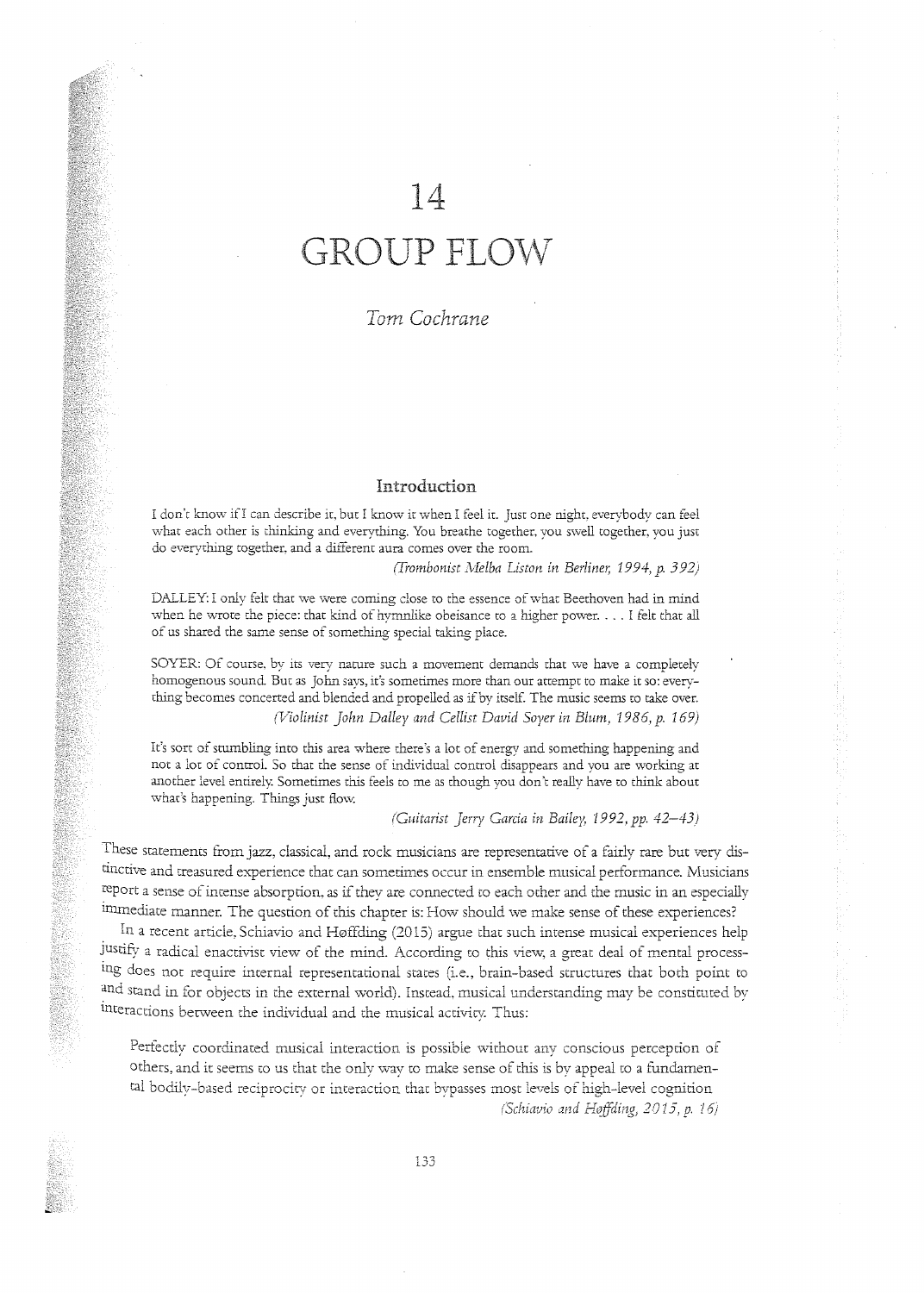Schiavio and H0ffding's argument seems to be that because the group's performance relies so heavily on spontaneous behavioral interactions, and because the musicians tend not to report classic representational states like mental imagery or inner speech, this is good evidence that such representations are not a necessary feature of meaningful cognitive activity

However, the common complaint about embodied views of the mind is that it is perfectly coherent to emphasize the *causal dependence* of certain mental processes on behavioral interactions while maintaining that the immediate realizers of conscious experiences are brain-based representations. Moreover, Schiavio and H0ffding do not. in my view, sufficiently recognize how sophisticated musical understanding must be in order for a musician to parse musically significant features and to respond appropriately to such features. All parties agree that musical interaction is hardly a simple matter of stimulus-response. On the contrary, it displays an extraordinary degree of flexibility in response to various high-level features of sound. Responding flexibly then seems to demand that one choose among options, but it does not seem possible for multiple options to be considered unless they are represented in some form (as non-actual but possible). Meanwhile, an advantage of representationalist views of the mind is chat representations share a common computational form that allows for abstract recombination and inference processes to guide such sophisticated actions.

In comrast to Schiavio and H0ffding, 1 believe that the best \vay ro make sense of the musician's reports is by appeal to a representationalist account of "group flow" (cf. Hart & Di Blasi, 2015; Sawyer, 2006). Group flow is structurally analogous to individual flow, as described by Csíkszentmihályi (1990). Thus, I will hypothesize a process by which flow occurs, common to both individual and collective cases, in which the usual sense of mismatch between intentions and performance is lost. Since the interaction between intentions and performance is basically the interaction between two representational states, this will contradict the enactivist approach. So, if my account is able to explain the musician's reports, this rather undermines support for an enactivist interpretation. At the same time, I will argue that spontaneous interactions with the overall musical product play a vital role in generating the content of each musician's intentions. In this sense, group flow does involve a genuinely collective cognitive task. However, the content-generating cognitive task is not the same thing as the mental state that results from this task (i.e., the feeling of being absorbed in the music; cf. the approach I develop in Cochrane, 2009).

#### Individual Flow in Music

The phenomenon of flow was brought to widespread academic attention with the publication of Mihaly Csíkszentmihályi's 1990 book, Flow: The Psychology of Optimal Experience (which draws rogether research going back to the 1970s). It has come to be explicitly defined with the following nine characteristics (slightly re-ordered here from Csíkszentmihály, 1990; Jackson & Marsh, 1996):

- 1. *Action-awareness merging*: A lack of awareness of self as separate from the actions being performed
- 2. Loss of self-consciousness: Concern for the self disappears and the person becomes one with the activity
- 3. A sense of control: A sense of exercising control without actually trying to be in control
- 4. Transformation of time: A loss of time awareness or time disorientation
- 5. *Autotelic experience: An intrinsically rewarding experience involving a deep sense of enjoyment*
- 6. Concentration on the task at hand: Narrowing of focus and the centering of attention on a limited stimulus field
- 7. Clear goals: Goals either set in advance or developed out of involvement in the activity are clearly **defined**
- 8. *Unambiguous feedback*: Clear and immediate feedback concerning performance in relation to <sup>the</sup> goal(s) set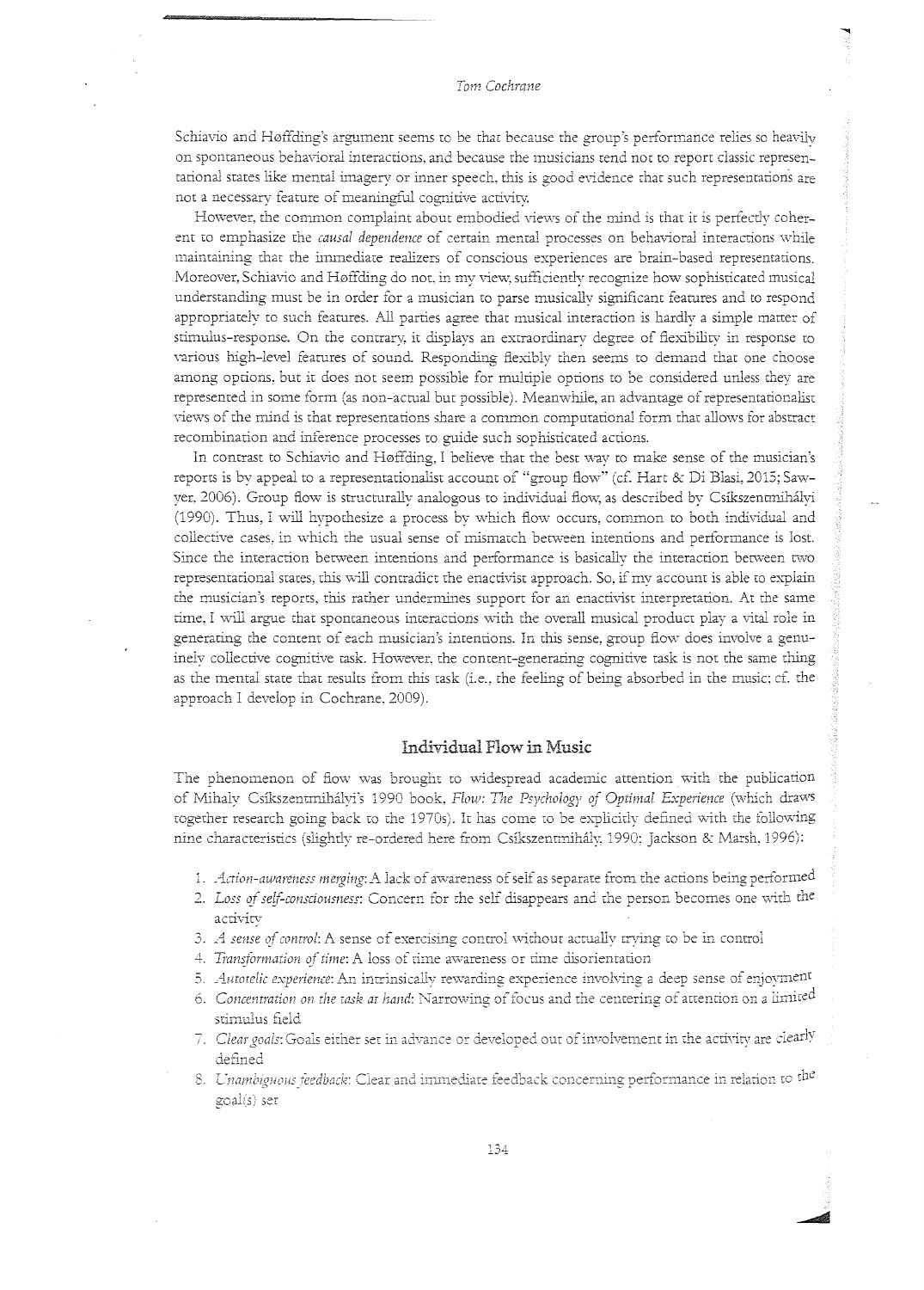9. *Challe11ge-skil/ balance:* The requirement that there be a balance between ability and the demands of the task

I regard the first five of these conditions to be descriptive statements about what it's like to experience flow. The next four then read to me as generative conditions for flow. Condition six notably has both generative and descriptive aspects, since attention is partly voluntary bur at the same rime difficult to totally focus on a given task. Meanwhile, condition nine, regarding the balancing of skill and demand, seems to best explain how attention can be so fully captured. Consider, if the difficulty of the task exceeds the individual's capacity to perform it, then the individual's attention will be drawn to his or her ovvn actions for the sake of error discerrunent and correction. On the other hand, if the individual's ability far exceeds the demands of the task, a strong focus of attention is no longer required for successful performance, and his or her attention is likely to wander. Thus, attentional capture should be optimally achieved when the individual is only just capable of successfully performing the task. In this condition, the individual's experience can be focused on the unimpeded continuation----the flow---of the activity.

While the balance between skill and demand can explain attention capture, it does not seem to me that either this or the other generative conditions can plausibly explain the sense of action-awareness merging, the loss of self-consciousness, or the sense of effortless control. In order to explain these feamres. I think we should say more about the relationship between intentions and performance. This relationship is captured in the (very) simplified schema (neutrally covering both scored and improvised music) in Figure 14.1.

Each of the stages depicted in Figure 14.1 represents the output of a fairly complex cognitive process. First, the *musical intention* is the accumulation of a number of factors, including the performer's understanding of the music as developed over the course of rehearsal, her aesthetic goals, and perhaps personal or social goals for the performance. In the diagram I have highlighted that a key psychological feature of the musician's intention is a "map of saliencies" (which I adapt from Keller, 2008). That is, as the musicians rehearse, she develops a mental schema or script of what features she needs to pay particular attention to in order to ensure successful performance. This can include particular notes, rhythms, fingering rechniques, expressive features, or timbral effects.

Second, the *musical peiformance* is the combination of how the music sounds *w* rhe musician and her awareness of wider contextual details, such as the reaction of the audience or how her body feels. How the music sounds to the musicians is of course informed by her sophisticated capacity to parse



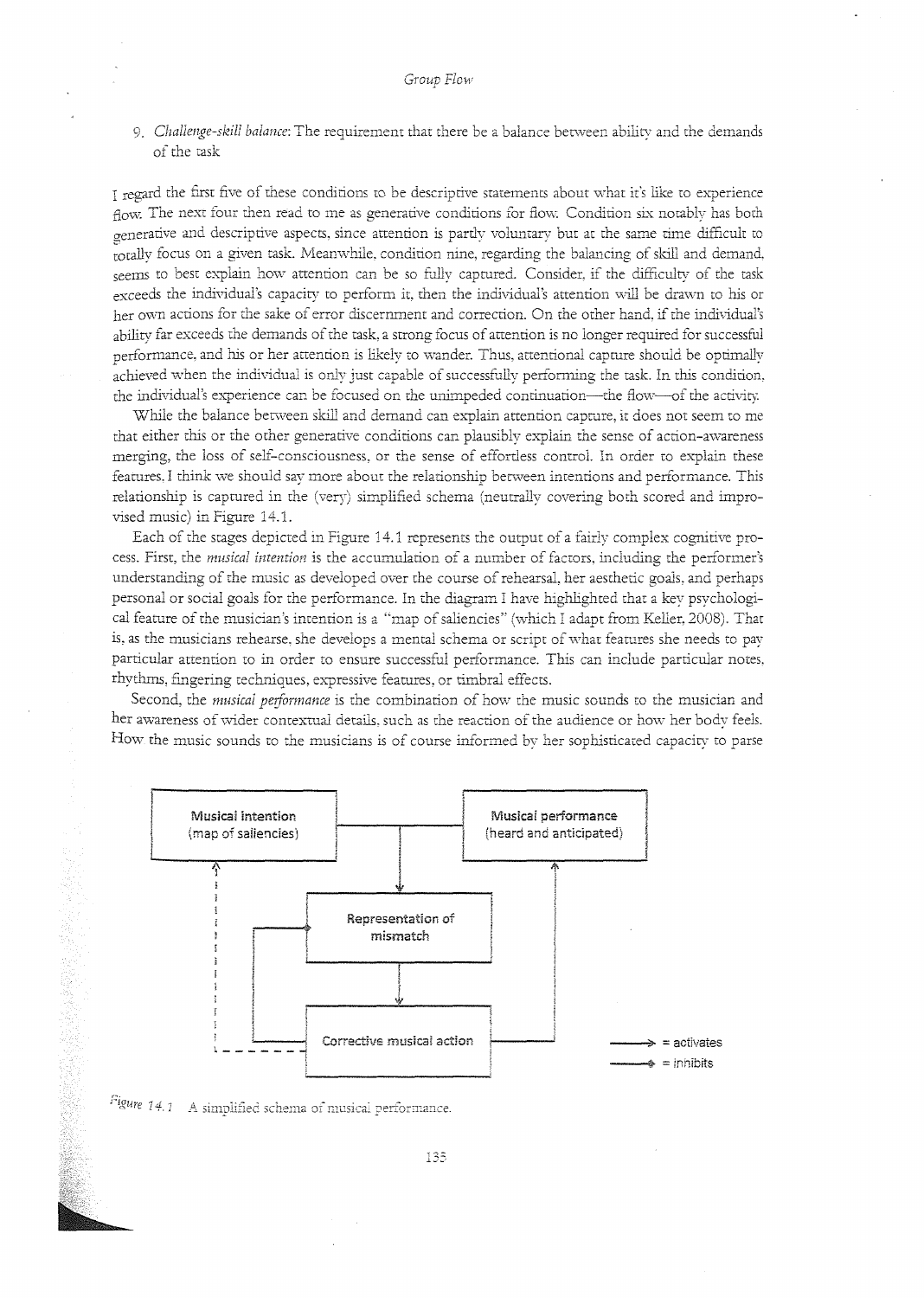#### Tom Cochrane

the various components of a musical sound. It is also worth emphasizing that the musician's sense of the performance is not limited to the present moment. The musician monitors the overall progress of the music. She also receives efferent feedback from her bodily actions that to some extent allows her to anticipate how the music is going to sound prior to processing the auditory signal.

Third, corrective musical action can be understood as the product of registering the mismatch between the music that is intended and the music that is in fact produced. Intentions directly stimulate action but the musician must constantly adjust and correct this action as it proceeds. So if the musician hits a wrong note, uses incorrect fingering, or produces an inconsistent expressive effect, she will recognizes this as error. The recognition of errors will stimulate corrective actions that may involve repeating the mistaken passage or adjusting the manner of performance as the music continues. In this way, a key feature of musical action can be construed as a control loop in which the goal of the activity is to reduce the mismatch between the music that is intended and the music that is in fact produced (or just about to be produced). The reduction of mismatch is depicted by the diamond-headed arrow in Figure 14.1 (where regular arrows indicate the causal generation of the next stage).

Apart from performance correction, another major feature of regulating mismatch between intention and performance is to form suitable intentions that can in fact be satisfied. This requires a degree of deference toward reality. For instance, musicians are to some extent reliant on the capacities of their instrument and the acoustic properties of the room. They must accordingly defer various aspects of their musical intentions to these features. Thus, the dotted line in the diagram is to indicate that the musicians may also update her musical intentions to reflect such realities. Furthermore, the way the performance is going may present unanticipated opportunities for enhancement. Different styles of music present different degrees of latitude in this regard. However, even classical musicians do not simply stick to rigid plans, but typically react to the live possibilities that seem to be available (cf. Schiavio & Høffding, 2015). For example, if some unanticipated expressive effect is achieved, the mismatch may be regulated by updating one's expressive intentions so as to sustain or develop the novel expressive trajectory. Similarly, in improvised jazz, musicians may smooth over the error of hitting an unanticipated pitch by deliberately incorporating that pitch into their continuing performance.

So far, we have a schematic picture of the basic cognitive tasks involved in performing music. This schema is admittedly simplified, but it has utility in helping us understand a major aspect of the experience of performing music. To explain: at least some of the musician's experience will be focused on appreciating the sound that is being produced. However, a very significant and perhaps dominant aspect of the experience will be characterized by the experience of the mismatch between intention and product. Moreover, the sense of mismatch will have three results, which tend to undermine flow. First, the musicians will experience the effort of corrective action, proportional to the degree of mismatch represented. This directs the musician's attention toward her bodily actions and thus undermines action-awareness merging. Second, the musician may attend more closely to her intention, because the way to correct error often involves clarifying for oneself how the music is supposed to sound and how the action is supposed to be brought about. This will undermine the loss of self-consciousness.

Third, I mentioned previously that musicians also get efferent feedback on the bodily actions they perform when calculating their overall representation of the music. A related consequence of the processing of mismatch is an anticipation of how easily the musician will be able to compensate for mismatch. This is what appraisal theories of emotions call "coping potential" (e.g., Scherer, 2005). It is an important source of whatever confidence or stress musicians may feel while performing. Note in particular that both confidence and stress are sources of self-consciousness; one is self-promoting while the other is self-aversive.

Overall, a major factor a musician's experience during performance is a sense of tension between how the music sounds and how she wants it to sound. However, if the musician succeeds in matching intention with performance, the sense of mismatch or error will disappear, and with it, the sense of effort and potentially also the sense of coping potential. This thereby removes a significant source of reflective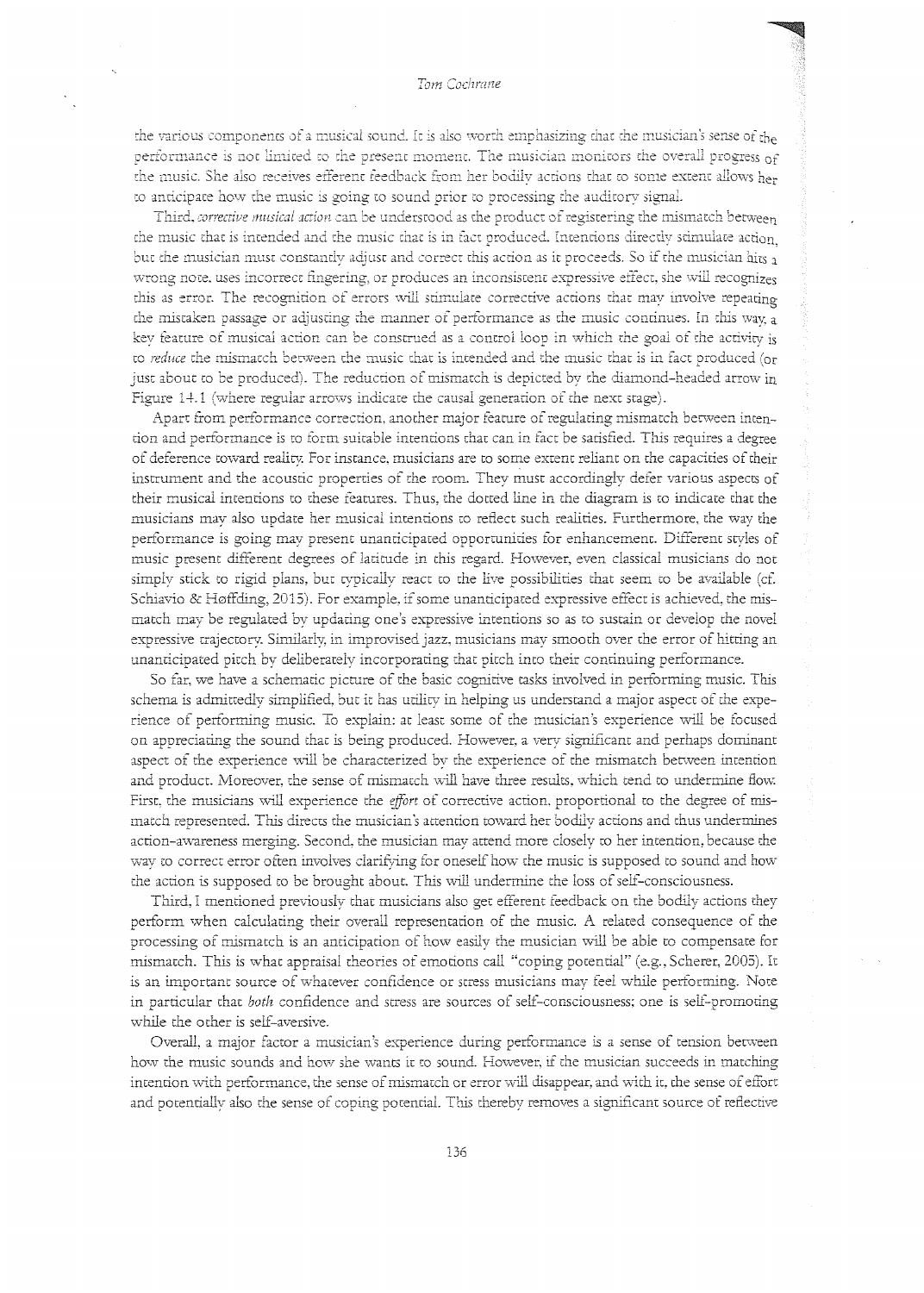self-consciousness and helps explain the heightened task focus in the experience of flow. Moreover, if intention matches performance, then theoretically the representation of performance will occlude or camouflage the intention. That is, if the musical intention lacks features that distinguish it from the representation of performance, this undermines the capacity of the musician to distinctively experience that intention. Note that the intention does not disappear here. If there was no intention, performance would not be generated at all. Rather, occlusion should lead to the *illusion* of disappearance.

With the loss of various sources of self-involving content, the musician's attentional resources should be quite dramatically freed up to attend to the more intrinsic values of the music. This helps explain the autotelic nature of the flow experience. Note, however, that the skill-challenge balance must be maintained. If skill exceeds the demands of performance, the musician will probably form more ambitious intentions for the music that allow mismatch to reappear. In contrast, flow experiances tend to be caught up in the more immediate note-to-note momentum of the piece.

#### Flow in Ensemble Performance

Having characterized the psychological processes by which the flow experience may be generated in individual performance, my goal is now to show that a similar process can occur in ensemble performance. Ensemble performance naturally presents certain additional complexities that must be accommodated. In particular, we must highlight the different roles of musical leadership and musical following. Note that these roles are rarely so clearly attributable to different individuals in real ensemble performance (see, e.g., Goebl & Palmer, 2009). I characterize these roles separately for the sake of clarifying the key psychological elements of ensemble performance.

For any activity, leadership involves three essential characteristics: (1) the leader makes a decision; (2) this decision is communicated to the group; and (3) the group defers to the leader in conforming to this decision. These characteristics maintain the coherence or unity of the group's activities.

We can see that the basic functions of the leader can be fitted into our earlier schema for musical performance. The leader's decision maps onto the intention node, which she compares with a representation of the overall musical output. The leader recognizes a mismatch between her intention and the group's performance, which results in a communicative gesture to the performers (either an explicit instruction or a more evaluative form of feedback such as a scowl or nod). What may seem more complex than the earlier individual case is that, from the perspective of the leader, musical action can now be construed as the combination of the leader's communicative gesture and the performer's deference to the leader's instruction. Accordingly, where a leader detects error or mismatch, she may identify either a failure to communicate effectively or a failure in performer deference. However, this additional complexity actually has an analogue in the individual case. Recall that one of the ways musicians may react to error is by clarifying their performance intentions. So even at the individual level, musical action can involve not just correcting behavior but ensuring that intention is effectively guiding behavior. The clarification of intention in response to mismatch is analogous to the correction of the leader's communicative gestures.

In the same way, it is completely compatible with the conditions for flow that conductors experience flow when their sense of mismatch between intention and musical sound disappears. When this happens it may well seem to the conductor as if his or her gestures are immediately producing the music. This still counts as a case of individual flow, but it moves us somewhat closer to the group flow case because the conductors take themselves to be shaping the overall musical output produced by many musicians simultaneously.

For instance, the following report by conductor Leonard Bernstein sounds like a case of flow to me:

When it happens in conducting, it happens because you identify so completely with the composer, you've studied him so intently, that it's as though you've written the piece yourself.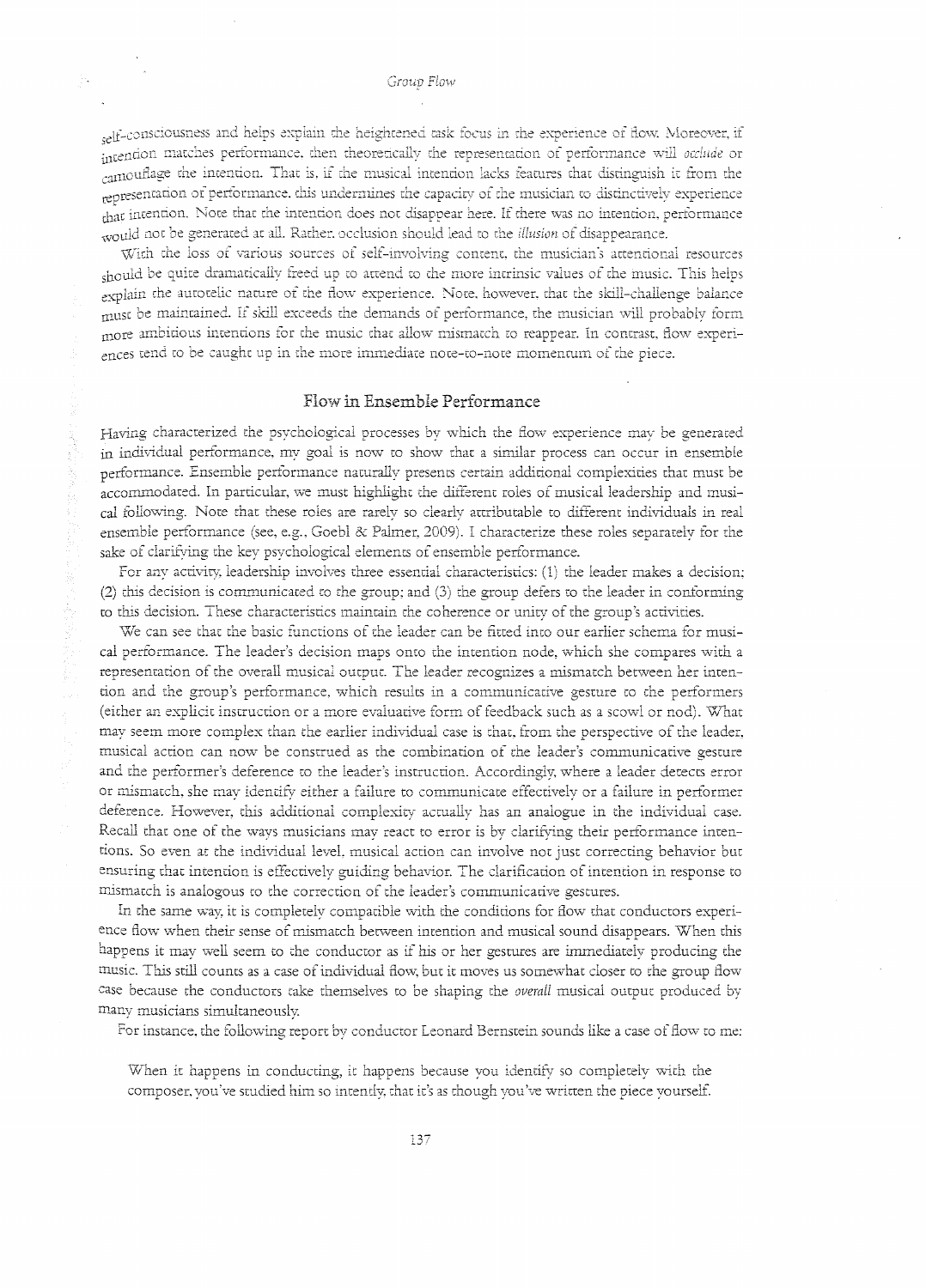#### Tom Cochrane

You completely forget who you are or where you are and you write the piece right there. You just make it up as though you never heard it before. Because you become that composer. I always know when such a thing has happened because it takes me so long to come back. It takes four or five minutes to know what city I'm in, who the orchestra is, who are the people making all that noise behind me, who am I? It's a very great experience and it doesn't happen often enough.

#### (Bernstein in Epstein, 1987, p. 52)

Strong focus on the total musical product will be an important feature of group flow. Of course, the conductor's actual capacity to shape the overall musical product is quite limited, and this may increase opportunities for mismatch. Yet recall that mismatch can also be reduced by adjusting one's intention to better fit reality, or to be more responsive to the live possibilities of the moment. In general, mismatch calculations should be tailored to a level of regulation that is within the musician's means.

Let us now turn from the leader's point of view to the follower's point of view. Here the deference of intentions becomes particularly marked. Musicians playing a follower role can quite radically draw their musical intentions from the leader's instructions. Even the sense of mismatch may be partially handed over to the scowls of a conductor. Of course, such cases of strong deference rely on the musicians interpreting the meaning of the leader's instructions, so the followers have hardly bypassed their own representational states. However, from the perspective of conscious experience, the followers experience the leader's instructions as indistinguishable from their own intentions; such is the automatic nature of endorsing the leader's instructions in many cases.

We are now in a position to characterize group flow. What is required is that aspects of both a leader's and follower's perspective are incorporated. This is not uncommon in ensemble performance. For example, in a string quartet or jazz ensemble, any of the musicians may be called upon at different times to take on different roles in the maintenance of musical coherence. At some points they may need to take a leadership role by clarifying the pulse or striking out with a certain expressive idea, and at other points they must defer to such leadership activities in the others. Particularly where the ensemble emphasizes the spontaneous adaptation to live possibilities, individual musicians must be constantly ready to take on either role (indeed, Noy, Dekel, & Alon, 2011 also present evidence that improvised interactions are smoother in the absence of strict hierarchical roles).

In being ready to take a leadership role, the individual's sense of responsibility for the entire musical product is maximized. And from this point of view, there is a significantly greater opportunity for experiencing mismatch. The musicians form not just an intention regarding their own individual contribution. They also develop a sense of how the overall musical product is supposed to sound as well as the intentions of other musicians as they take on leadership roles. Thus, the individual's intention can mismatch the individual music product, the group musical product, and the other musicians' intentions. They may also be aware from a follower's point of view of how the intentions of others mismatch the result.

How might group flow be achieved in such apparently inhospitable conditions? First, it looks like the musicians must at least be confident enough in their individual contributions not to be distracted by mistakes on that front. This should free up their attention to concentrate on the other musicians and the overall musical product. Reports of intense interpersonal connection suggest that group flow involves the loss of mismatch between one's own intentions and those of other musicians. However, it is by tussling over the character of the overall musical product that one most clearly experiences the distinct intentions of others, so I suggest that the crucial condition for generating group flow can be reasonably simplified to a loss of mismatch between one's intentions and the overall musical product. Hence, the challenge of achieving group flow is to form intentions for the overall musical product and for those intentions to be completely satisfied, even though one has relatively little control over how the overall music progresses.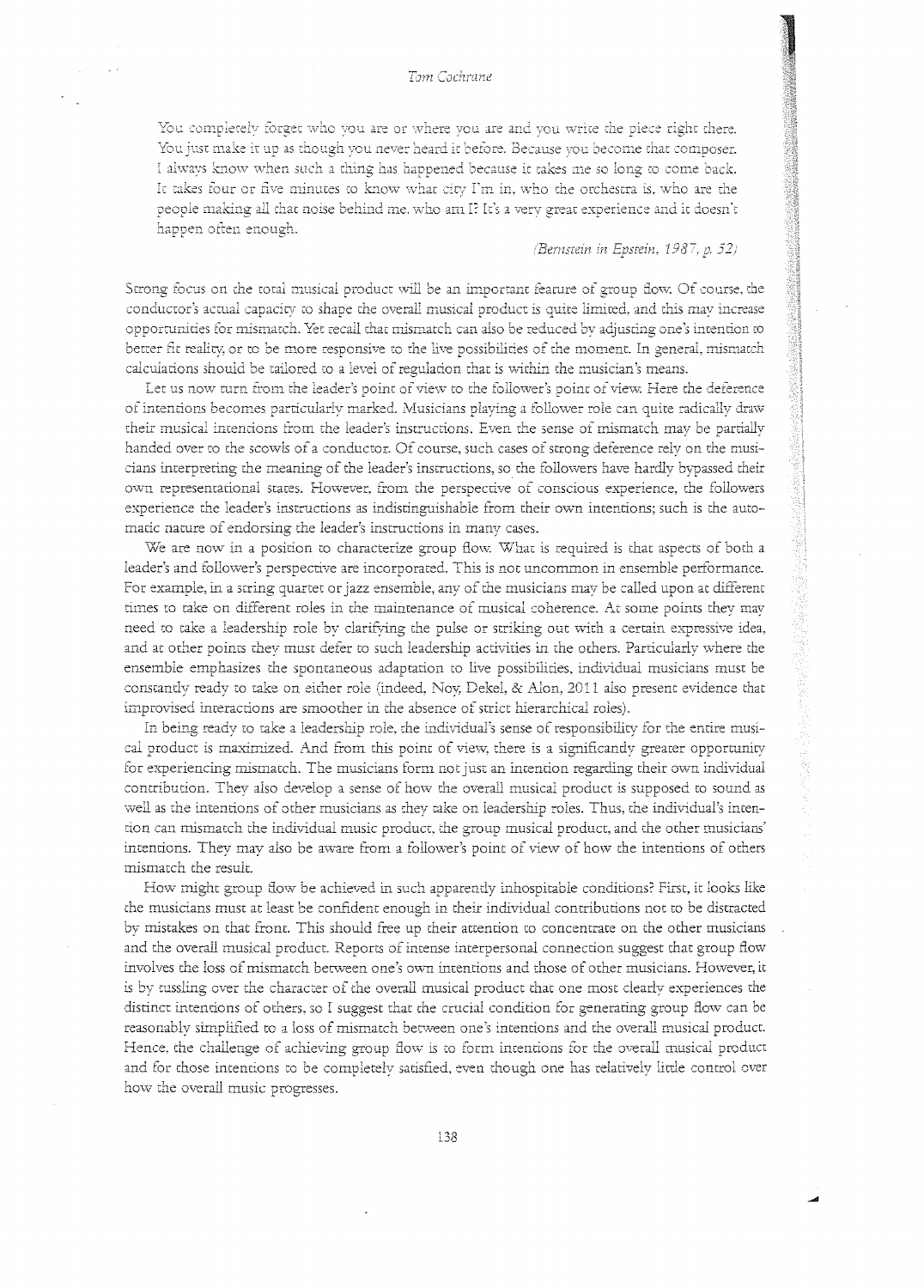Group Flow

This challenge is best met by radical deference to the overall musical product. We have already symined how musicians may defer their intentions to the conductor. Here a further step is taken. The musicians draw intentions not from a leader's instruction but from their sense of the momentum of the music-what the music itself seems to be suggesting should come next. In this regard, sponraneous adjustment is key (cf. the conditions for optimal ensemble performance identified in Blum. 1986 and Waddington, 2013). Spontaneous adjustment makes it much harder to distinctly attend ro how music is supposed to sound, in contrast to how it does sound or how it's about to sound. Spontaneity also makes it harder for skill to exceed the challenges of the task, thus capturing the full attention of the performers.

In reference to this, it is worth noting that Hart and Di Blasi (2015) claim that because spontaneous ensemble performance lacks clear goals and feedback, group flow does not display all nine of the characteristics definitive of individual flow. Yet these authors seem too caught up with verbalized goals and feedback. Improvising ensemble musicians have an immediate goal to maintain the intrinsically rewarding characteristics of the music, and feedback is immediate in perceiving the error or success in achieving this. Thus, there is a complete parallel to individual flow.

Overall, I have suggested that group flow is essentially an experience in which the individual does not experience a mismatch between what she is intending and what the others are intending by means of radically deferring her intentions to the overall musical product. This happens when the musician is highly responsive to the possibilities of the moment and is not distracted by performance errors. This is what makes best sense of musicians' reports that the music itself seems to be taking over. As in standard accounts of flow, this should also be something that the individual musician is only just capable of doing. Indeed, it is quite feasible that responding spontaneously to the constantly changing nuances of the total musical product demands one's full attentional resources.

### **Embodied Musical Cognition**

The final question we should have about this account of group flow is the extent to which it counts as a case of embodied cognition. The reader will note that I described how an individual may experience a sense of group flow. Thus, I have not suggested that a single conscious experience is literally distributed across several people. Indeed, if the individual musicians come to experience no distinction between their intention and the intention of others, it would be fair to say that group flow is a kind of illusion stimulated by the loss of mismatch. Mismatch is how we track the distinction between self and reality, or between self and others (cf. Lamm & Silani, 2014). Loss of mismatch only entails that the awareness of distinction is lost, not that there is in fact no such distinction.

However, it does seem fair to say that there is a genuinely group-level phenomenon to be found in group flow. Not only is it quite possible for multiple musicians to simultaneously defer to the total musical product, but it is conducive to the individual's experience of group flow that everyone does so. Strong reciprocity within the group allows the musicians' contributions to significantly influence the overall musical output, and thereby support their sense of match between intention and outcome. Moreover, it is when everybody seems to simultaneously adjust or change direction that one feels caught up in the flow-as if the music is taking over.

More than this, I suggest that in responding to the live possibilities of the entire musical output, the musicians' formation of their intentions becomes a cognitively distributed task. To explain: The individual's sense of how the music is supposed to sound is now largely determined by how she understands the actual progress of the music, but the actual progress of the music is fixed not just by the individual's contribution but by all of the musicians simultaneously. Thus, the individual's intention is fixed by the contributions of many musicians.

In effect, each musician's state of mind is something like "I intend that" where that is the actual musical sound, and so fixed by something external to the musician's brain. Of course, what "that" is